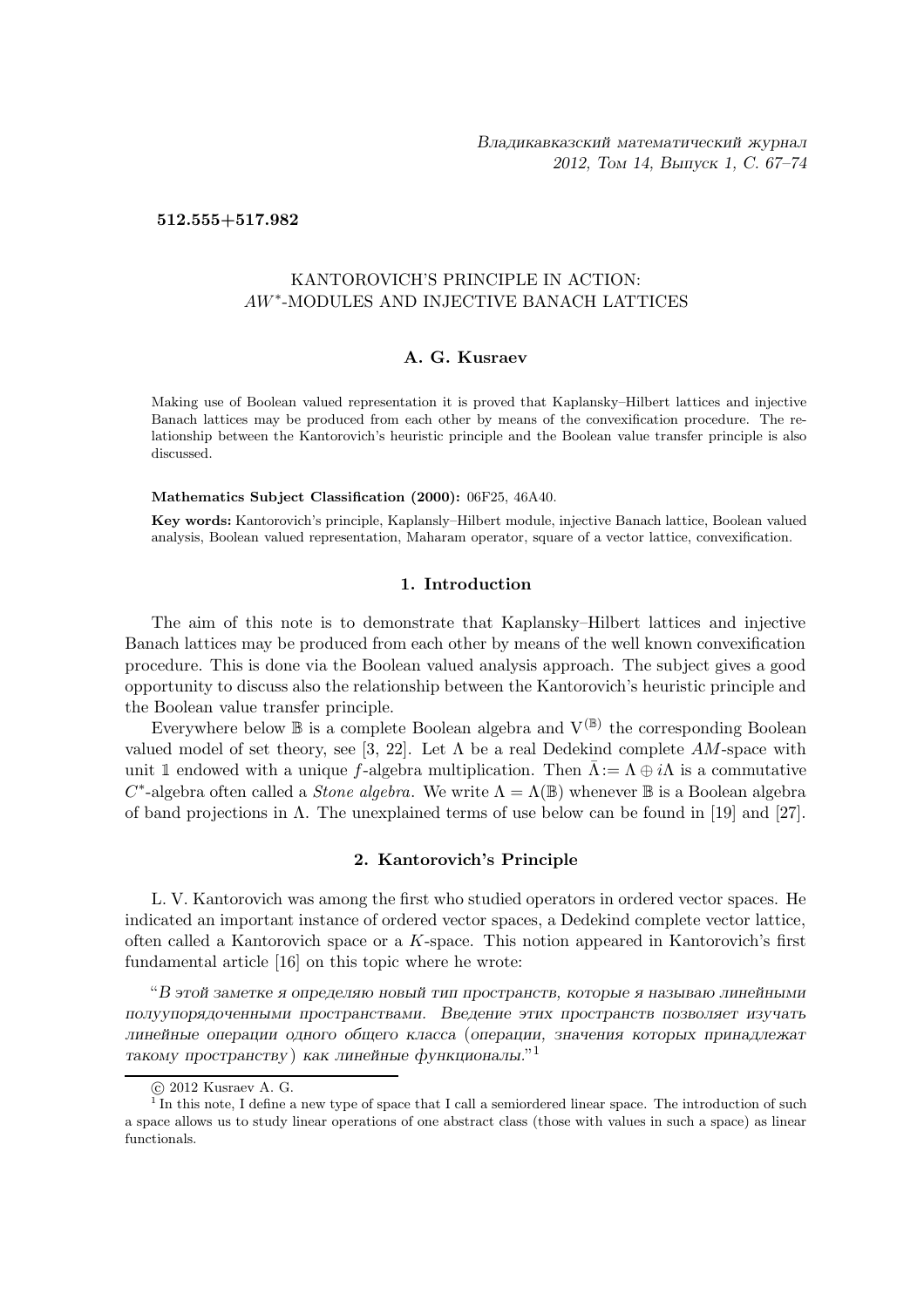Here Kantorovich stated an important methodological principle, the heuristic transfer principle for K-spaces, claiming that the elements of a K-space can be considered as generalized reals. Essentially, this principle turned out to be one of those profound ideas that, playing an active and leading role in the formation of a new branch of analysis, led eventually to a deep and elegant theory of  $K$ -space rich in various applications. At the very beginning of the development of the theory, attempts were made at formalizing the above heuristic argument. In this direction, there appeared the so-called identity preservation theorems which claimed that if some proposition involving finitely many functional relations is proven for the reals then an analogous fact remains valid automatically for the elements of every K-space (see [17, 27, 35]). The depth and universality of Kantorovich's principle were demonstrated within Boolean valued analysis. More about the Kantorovich's universal heuristics and innate integrity of his methodology see in [24].

#### 3. Boolean Valued Analysis

Boolean valued analysis signifies the technique of studying properties of an arbitrary mathematical object by means of comparison between its representations in two different Boolean valued models of set theory. As the models, we usually take the von Neumann universe V (the mundane embodiment of the classical Cantorian paradise) and the Boolean *valued universe*  $V^{(B)}$  (a specially-trimmed universe whose construction utilizes a complete Boolean algebra  $\mathbb{B}$ ). The principal difference between V and  $V^{(\mathbb{B})}$  is the way of verification of statements: there is a natural way of assigning to each statement  $\phi$  about  $x_1, \ldots, x_n \in V^{(\mathbb{B})}$ the 'Boolean truth-value'  $[\![\phi(x_1,\ldots,x_n)]\!] \in \mathbb{B}$ . The sentence  $\phi(x_1,\ldots,x_n)$  is called true in  $V^{(\mathbb{B})}$  if  $[\![\phi(x_1,\ldots,x_n)]\!] = \mathbb{1}$ . For any complete Boolean algebra  $\mathbb{B}$ , all the theorems of Zermelo–Fraenkel set theory are true in  $V^{(\mathbb{B})}$ . There is a smooth mathematical technique for revealing interplay between the interpretations of one and the same fact in the two models V and  $V^{(\mathbb{B})}$ . The relevant *ascending-and-descending machinery* rests on the functors of *canonical* embedding  $X \mapsto X^{\wedge}$ , descent  $X \mapsto X \downarrow$ , and ascent  $X \mapsto X \uparrow$ , see [22, 23].

Boolean valued analysis stems from the fact that each internal field of reals of a Boolean valued model descends into a universally complete vector lattice. Thus, a remarkable opportunity opens up to expand and enrich the mathematical knowledge by translating information about the reals to the language of other branches of functional analysis.

According to the principles of Boolean valued analysis there exists an internal field of reals  $\mathscr R$  in the model  $V^{(\mathbb{B})}$  which is unique up to isomorphism. In other words, there exists  $\mathscr{R} \in V^{(\mathbb{B})}$  for which  $[\mathscr{R}$  is a field of reals  $] = \mathbb{1}$ . Moreover, if  $[\mathscr{R}'$  is a field of reals  $] = \mathbb{1}$  for some  $\mathscr{R}' \in V^{(\mathbb{B})}$  then [[the ordered fields  $\mathscr{R}$  and  $\mathscr{R}'$  are isomorphic]] = 1.

By the same reasons there exists an internal field of complex numbers  $\mathscr{C} \in V^{(\mathbb{B})}$  which is unique up to isomorphism. Moreover,  $V^{(\mathbb{B})} \models \mathscr{C} = \mathscr{R} \oplus i\mathscr{R}$ . We call  $\mathscr{R}$  and  $\mathscr{C}$  the *internal* reals and internal complexes in  $V^{(\mathbb{B})}$ .

The fundamental result of Boolean valued analysis is Gordon's Theorem [10] which reads as follows: Each universally complete vector lattice is an interpretation of the reals in an appropriate Boolean valued model. Formally:

**Theorem 1.** Let  $\mathcal{R}$  be the reals inside  $V^{(\mathbb{B})}$ . Then  $\mathcal{R} \downarrow$ , with the descended operations and order, is a universally complete vector lattice. Moreover, there exists an isomorphism  $\chi$ of  $\mathbb B$  onto the Boolean algebra of band projections in  $\mathscr R\mathcal I$  such that

$$
\chi(b)x = \chi(b)y \iff b \leqslant [x = y], \quad \chi(b)x \leqslant \chi(b)y \iff b \leqslant [x \leqslant y]
$$

for all  $x, y \in \mathcal{R} \downarrow$  and  $b \in \mathbb{B}$ . Moreover,  $V^{(\mathbb{B})} \models$  " $\mathbb{R}^{\wedge}$  is a dense ordered subfield of  $\mathcal{R}$ ".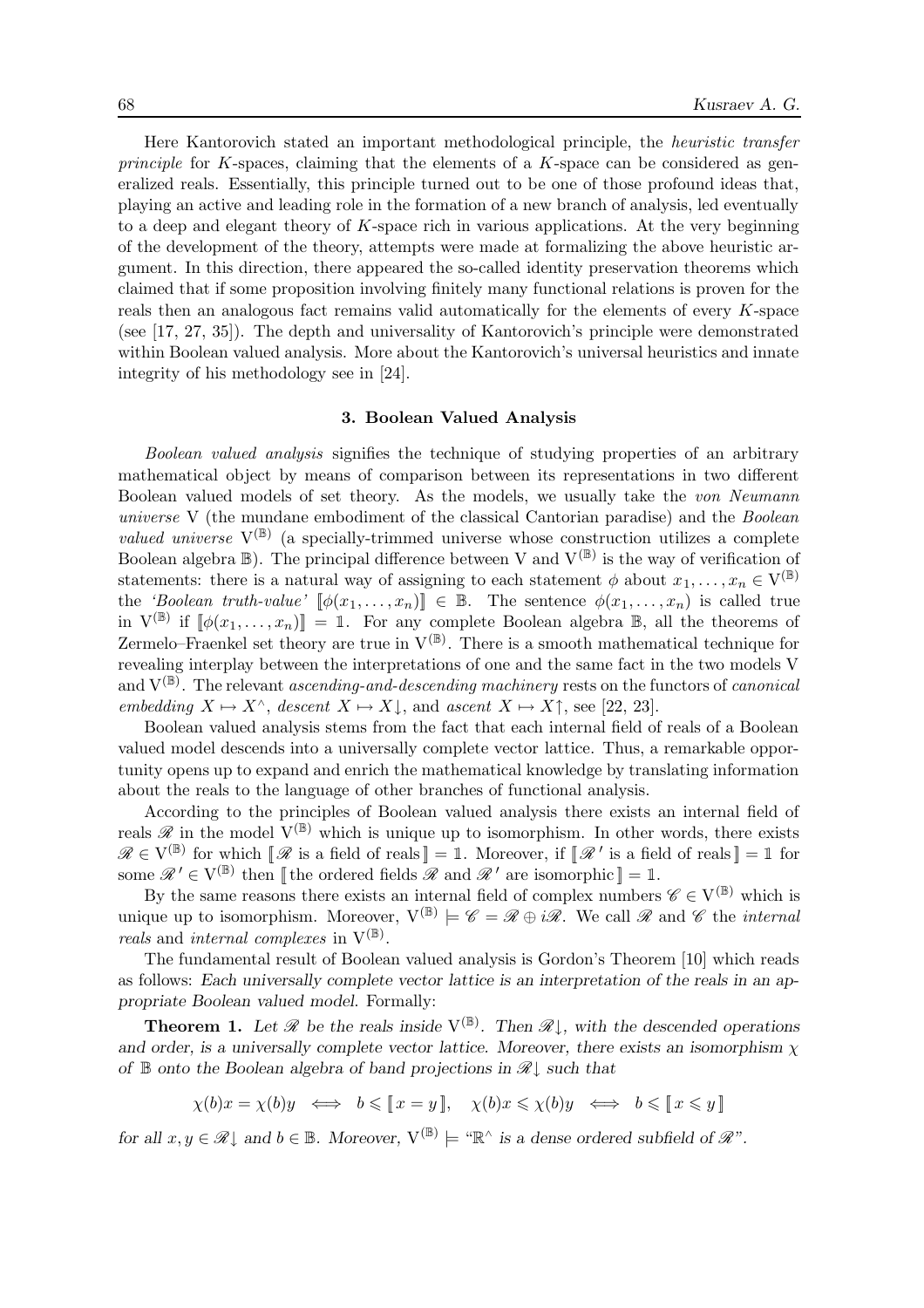The converse is also true: Each Archimedean vector lattice embeds in a Boolean valued model, becoming a vector sublattice of the reals (viewed as such over some dense subfield of the reals). More details can be found in [19, 22, 23].

Remark 1. Applications of Boolean-valued models to functional analysis stem from the works by E. I. Gordon [10, 11] and G. Takeuti [32]. The term Boolean valued analysis is due to G. Takeuti [33, 34].

#### 4. Kapansky–Hilbert Modules

Let X be a unitary  $\bar{\Lambda}$ -module. The mapping  $\langle \cdot | \cdot \rangle : X \times X \to \bar{\Lambda}$  is called a  $\bar{\Lambda}$ -valued inner product, whenever for all  $x, y, z \in X$  and  $a \in \overline{\Lambda}$  the following are satisfied:

- (1)  $\langle x | x \rangle \geqslant 0$ ;  $\langle x | x \rangle = 0 \Leftrightarrow x = 0$ ;
- (2)  $\langle x | y \rangle = \langle y | x \rangle^*;$
- (3)  $\langle ax | y \rangle = a \langle x | y \rangle$ ;
- (4)  $\langle x + y | z \rangle = \langle x | z \rangle + \langle y | z \rangle.$

If X is complete with respect to the norm  $||x|| := \sqrt{||\langle x, x \rangle||_{\infty}} (x \in X)$ , it is called a  $C^*$ -module over  $\bar{\Lambda}$ . A  $C^*$ -module X over  $\bar{\Lambda}$  is a Kaplansky–Hilbert module over  $\bar{\Lambda} = \bar{\Lambda}(\mathbb{B})$  if it enjoys the property: Given a norm-bounded family  $(x_{\xi})_{\xi \in \Xi}$  in X and a partition of unity  $(e_{\xi})_{\xi \in \Xi}$  in B, there exists an element  $x \in X$  such that  $e_{\xi}x = e_{\xi}x_{\xi}$  for all  $\xi \in \Xi$ , see [19, Definition 7.4.5.].

Consider a Kaplansky–Hilbert module X with a  $\bar{\Lambda}$ -valued inner product  $\langle \cdot, \cdot \rangle$ . The norm  $||x|| := \sqrt{||\langle x|x\rangle||_{\infty}} \ (x \in X)$  and the *Λ*-valued norm  $||x|| := \sqrt{\langle x|x\rangle} \ (x \in X)$  in X are related as  $||x|| = ||x|||_{\infty}$   $(x \in X)$ . Moreover, two forms of the Cauchy–Bunyakovskiı̆ inequality are fulfilled:

$$
\langle x \, | \, y \rangle \leqslant |x| \cdot |y|, \quad \|\langle x \, | \, y \rangle\|_{\infty} \leqslant \|x\| \, \|y\| \quad (x, y \in X).
$$

The following result due to M. Ozawa [29] (together with the other results from [28, 30]) tells us that the category of Kaplansky–Hilbert modules over  $\overline{\Lambda} = \overline{\Lambda}(\mathbb{B})$  and bounded  $\overline{\Lambda}$ -linear operators is equivalent to the category of Hilbert spaces and bounded linear operators in  $V^{(\mathbb{B})}$ . For a Banach space  $\mathscr{X}$  inside  $V^{(\mathbb{B})}$  the *descent*  $\mathscr{X} \downarrow$  and the *bounded descent*  $\mathscr{X} \downarrow$ are defined as  $\mathscr{X}\downarrow := \{x \in V^{(\mathbb{B})} : [x \in \mathscr{X}] = \mathbb{1}\}$  and  $\mathscr{X}\Downarrow := \{x \in \mathscr{X}\downarrow : [||x|| \leq C^{\wedge}] = \mathbb{1}$  for some  $C \in \mathbb{R}_+$ . More details see in [19, Chapter 8].

**Theorem 2.** The bounded descent of an arbitrary Hilbert space in  $V^{(\mathbb{B})}$  is a Kaplansky-Hilbert module over the Stone algebra  $\bar{\Lambda}(\mathbb{B})$ . Conversely, if X is a Kaplansky–Hilbert module over  $\bar{\Lambda}(\mathbb{B})$ , then there is a Hilbert space  $\mathscr{X}$  in  $V^{(\mathbb{B})}$  whose bounded descent  $\mathscr{X}\Downarrow$  is unitarily equivalent with X. The space  $\mathscr X$  is unique to within unitary equivalence inside  $V^{(\mathbb B)}$ .

Remark 2. The concept of Kaplansky–Hilbert module was introduced by I. Kaplansky in [18] under the name  $AW^*$ -module. In the introduction he wrote:

". . .the new idea is to generalize Hilbert space by allowing the inner product to take values in a more general ring then the complex numbers. After the appropriate preliminary theory of these AW<sup>\*</sup>-modules has been developed, one can operate with a general AW<sup>\*</sup>-algebra of type I in almost the same manner as with the factor."

In other words, the central elements of an  $AW^*$ -algebra can be taken as complex numbers and one can work with factors rather then with general  $AW^*$ -algebras. Needles to say, this is a version of Kantorovich's heuristic principle.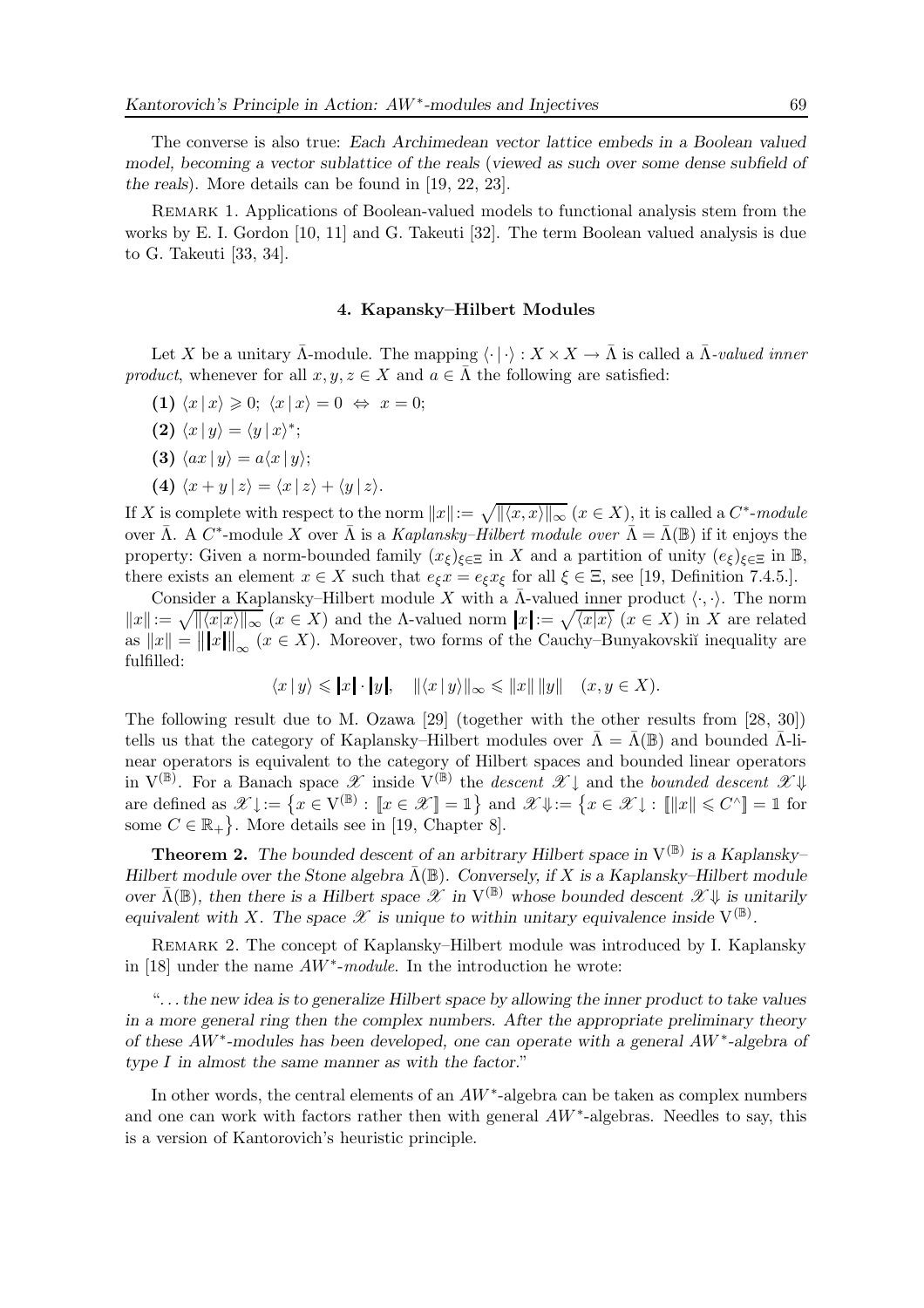## 5. Injective Banach Lattices

A real Banach lattice X is said to be *injective* if, for every Banach lattice Y, every closed vector sublattice  $Y_0 \subset Y$ , and every positive linear operator  $T_0 : Y_0 \to X$  there exists a positive linear extension  $T: Y \to X$  with  $||T_0||=||T||$ . Equivalently, X is an injective Banach lattice if, whenever  $X$  is lattice isometrically imbedded into a Banach lattice  $Y$ , there exists a positive contractive projection from Y onto X. Thus, the injective Banach lattices are the injective objects in the category of Banach lattices with the positive contractions as morphisms. Arendt [2, Theorem 2.2] proved that the injective objects are the same if the regular operators with contractive modulus are taken as morphisms. More details see in Lotz [26], Cartwright [9], Haydon [14], and Buskes [5].

A band projection  $\pi$  in a Banach lattice X is called an M-projection if  $||x|| =$  $\max\{\|\pi x\|, \|\pi^{\perp} x\|\}$  for all  $x \in X$ , where  $\pi^{\perp} := I_X - \pi$ . The collection of all *M*-projections forms a subalgebra  $\mathbb{M}(X)$  of the Boolean algebra of all band projections  $\mathbb{P}(X)$  in X. The f-subalgebrs of the center  $\mathscr{Z}(X)$  generated by  $\mathbb{M}(X)$  is called the M-center and denoted by  $\mathscr{Z}_m(X)$ . Observe that the relations  $\mathbb{B} \simeq \mathbb{M}(X)$  and  $\Lambda(\mathbb{B}) \simeq \mathscr{Z}_m(X)$  are equivalent. The notion of an M-projection plays a crucial role in the theory of injective Banach lattices. In a wider context of a general Banach space theory the concept see in [4] and [13].

Let X and Y be Banach lattices and  $\mathbb B$  a Boolean algebra which is identified with a subalgebra of  $\mathbb{P}(X)$  and a subalgebra of  $\mathbb{P}(Y)$ . An operator  $T : X \to Y$  is called B-linear, if it is linear and  $b \circ T = T \circ b$  for all  $b \in \mathbb{B}$ . Say that X is *lattice*  $\mathbb{B}$ -isometric to Y and write  $X \simeq_{\mathbb{B}} Y$  if there is a B-linear lattice isometry from X onto Y.

Now we are able to state a Boolean valued transfer principle from AL-spaces to injective Banach lattices. See [21] for details.

**Theorem 3.** The bounded descent  $X := \mathscr{X} \Downarrow$  of an AL-space  $\mathscr{X}$  in  $V^{(\mathbb{B})}$  is an injective Banach lattice with  $\mathbb{B} \simeq \mathbb{M}(X)$  and  $\Lambda(\mathbb{B}) \simeq \mathscr{Z}_m(X)$ . Conversely, if X is an injective Banach lattice and  $\mathbb{B} = \mathbb{M}(X)$ , then there exists a unique up to lattice isometry AL-space  $\mathscr{X}$  in  $V^{(\mathbb{B})}$ whose bounded descent is lattice  $\mathbb B$ -isometric to  $X$ .

REMARK 3. Again Kantorovich's principle works: The M-center of an injective Banach lattice can be taken as the field of reals, since the only injective Banach lattices with onedimensional M-centers are  $AL$ -spaces [14, Theorem 3F]. More precisely, according to Theorem 3 and principles of Boolean valued analysis, each theorem about the AL-space within Zermelo–Fraenkel set theory has an analog for the original injective Banach lattice interpreted as the Boolean-valued AL-space. Translation of theorems from AL-spaces to injective Banach lattices is carried out by appropriate general operations of Boolean-valued analysis, see [21].

## 6. Interaction: Kaplansky–Hilbert Lattices and Injectives

A real Banach lattice X is said to be a Kaplansky–Hilbert lattice over  $\Lambda$  whenever  $X \oplus iX$ is a Kaplansky–Hilbert module over  $\bar{\Lambda}$  with respect to the norm  $||x + iy|| := \sqrt{||x||^2 + ||y||^2}$  $(x, y \in X)$ . A Kaplansky–Hilbert lattice over  $\Lambda = \mathbb{R}$  is called a *Hilbert lattice*, see [27]. Kaplansky–Hilbert lattices and injective Banach lattices are closely related and one can be transformed into another by means of the well known procedure of  $\alpha$ -convexification. This surprising fact is almost trivial inside an appropriate Boolean valued model.

For  $\alpha, s, t \in \mathbb{R}$ ,  $\alpha > 0$ , we denote  $t^{\alpha} := \text{sgn}(t)|t|^{\alpha}$  and  $\sigma_{\alpha}(s,t) := (s^{1/\alpha} + t^{1/\alpha})^{\alpha}$ . In a vector lattice X, we introduce new vector operations  $oplus$  and \*, while the original ordering  $\leq$  remain unchanged:  $x \oplus y := (x^{1/\alpha} + y^{1/\alpha})^{\alpha}, \lambda * x := \lambda^{\alpha} x \quad (x, y \in X; \lambda \in \mathbb{R})$ . Then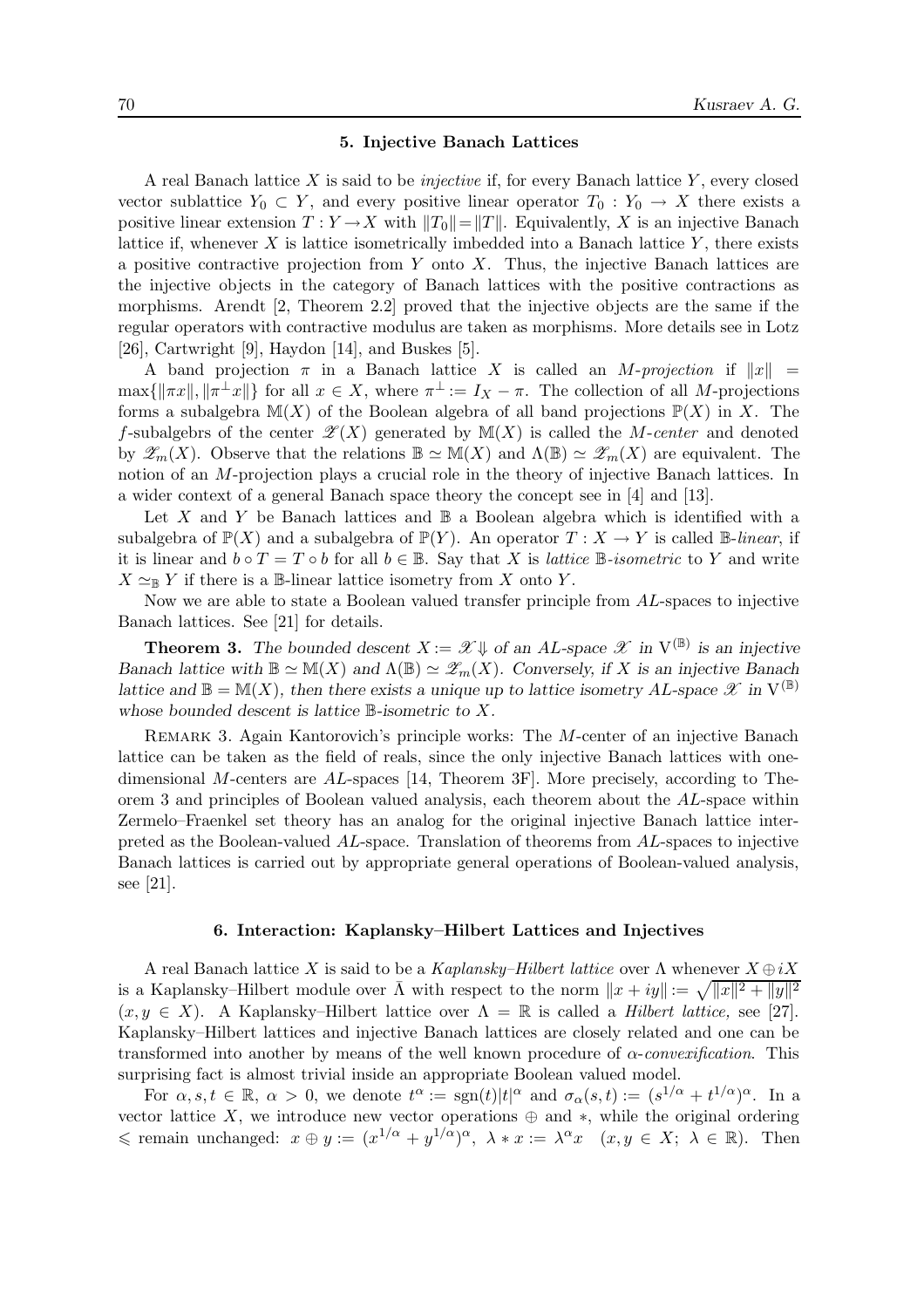$X^{(\alpha)} := (X, \oplus, *, \leq)$  is again a vector lattice called an  $\alpha$ -convexification of X. Note, that  $1/\alpha$ -covexification is also called an  $\alpha$ -concavification, see [25, pp. 53, 54]. Define also a homogeneous function  $\|\cdot\|_{\alpha}: X^{(\alpha)} \to \mathbb{R}$  by  $\|x\|_{\alpha} := \|x\|^{1/\alpha}$ . In the case of a function space X we have  $X^{(\alpha)} = \{f : f^{\alpha} \in X\}.$ 

We need one more useful concept introduced by G. Buskes and A. van Rooij [8]. Let X be a vector lattice. The pair  $(X^{\circ}, \odot)$  is called a *square* of E if the following conditions are fulfilled: (1)  $X^{\odot}$  is a vector lattice; (2)  $\odot$  :  $X \times X \to X^{\odot}$  is a symmetric lattice bimorphism; (3) for any vector lattice Y and every symmetric lattice bimorphism  $\varphi: X \times X \to Y$  there exists a unique lattice homomorphism  $S: X^{\circ} \to Y$  such that  $S \circ \odot = \varphi$ .

**Theorem 4.** An arbitrary Archimedean vector lattice  $X$  has a unique (up to a lattice isomorphism) square  $(X^{\circ}, \odot)$ . If X is uniformly complete then  $X^{\circ} = X^{(1/2)}$  and  $x \odot y :=$  $(xy)^{1/2}$  for all  $x, y \in X$ . If X is a q-convex Banach lattice for some  $q \geq 2$ , then  $X^{\circ}$  equipped with the norm  $||x \odot x||^{\circ} := ||x \odot x||_{1/2} := ||x||^2$  is also a Banach lattice.

 $\lhd$  The existence of  $X^{\odot}$  was established in [8]. For the identity  $X^{\odot} = X^{(1/2)}$  see [31, Proposition 4.8 (ii)]. The last statement can be found in [25, p. 53].  $\triangleright$ 

**Theorem 5.** Let X be a Banach lattice and  $\Lambda$  a Dedekind complete AM-space with unit. Then X is a Kaplansky–Hilbert lattice over  $\Lambda$  if and only if the square  $X^{\circ}$  is an injective Banach lattice with  $\Lambda \simeq \mathscr{Z}_m(X^\circ)$ . In this case the map  $\iota : x \mapsto x \odot |x|$  is an isometric order isomorphism from X onto  $X^{\odot}$ .

Remark 4. Theorem 5 says that Kaplansky–Hilbert lattices and injective Banach lattices are related as  $L^2$  and  $L^1$ . Ivanov [15] proved that if  $X := L^2([0,1])$  (and hence  $X^{\odot} =$  $L^1([0,1]))$ , then the bijection  $\iota : x \mapsto x \odot |x|$  is also a (non-linear) homeomorphism.

Denote by  $\sqrt{\ }$  the inverse of  $\iota$ , i.e.  $\sqrt{(x \odot |x|)} = x$  and  $\sqrt{(y) \odot |\sqrt{(y)}|} = y$  for all  $x \in X$ and  $y \in X^{\circ}$ . Then  $||y||^{\circ} = ||\sqrt{(y)}||^2$  and  $||x|| = \sqrt{||x \odot |x||^{\circ}}$ . The maps *i* and  $\sqrt{}$  were named in [15] the alternating square and the alternating square root, respectively.

A positive operator  $T : X \to Y$  (resp. a positive bilinear operator  $T : X \times X \to Y$ ) is said to have the Levi property if  $\text{im}(T)^{\perp} = \{0\}$  and  $\text{sup } x_{\alpha}$  exists in X for every increasing net  $(x_\alpha) \subset X_+$ , provided that  $(Tx_\alpha)$  (resp.  $(T(x_\alpha, x_\alpha))$ ) is order bounded in Y, see [21, Definition 2.5].

Corollary 1. A real Banach lattice X is injective if and only if its M-center  $\Lambda := \mathscr{Z}_m(X)$ is Dedekind complete and  $X^{(2)}$  is a Kaplansky–Hilbert lattice over  $\Lambda$ .

 $\leq$  By Theorem 5  $X^{(2)}$  is a Kaplansky–Hilbert lattice over  $\Lambda$  if and only if  $(X^{(2)})^{\circ}$  is an injective Banach lattice. It remains to observe that  $(X^{(2)})^{\circ} = (X^{(2)})^{(1/2)} = X^{(1)} = X$ .

Corollary 2. A Banach lattice X with the Dedekind complete M-center  $\Lambda = \mathscr{Z}_m(X)$ is a Kaplansky–Hilbert lattice over  $\Lambda$  if and only if there exists a linear Maharam operator  $\Phi: X^{\odot} \to \Lambda$  with the Levi property such that  $||x|| = \sqrt{||\Phi(x \odot x)||_{\infty}} \ (x \in X).$ 

 $\leq$  This is immediate from Theorem 5 and [21, Theorem 5.1 (3)]. A standard proof (i.e. without involving  $V^{(\mathbb{B})}$  can be given using [6, Theorem 3.1] and [20, Proposition 4.4].  $\triangleright$ 

Corollary 3. A Banach lattice X is injective if and only if  $\Lambda = \mathscr{Z}_m(X)$  is Dedekind complete and there exists a bilinear orthosymmetric Maharam operator  $\langle \cdot, \cdot \rangle : X^{(2)} \times X^{(2)} \to \Lambda$ with the Levi property such that  $||x|| = ||\langle \sqrt{\langle x \rangle}, \sqrt{\langle x \rangle} \rangle||_{\infty}^2 \ (x \in X).$ 

 $\langle A \rangle = A$ pply Corollary 2 with  $X := X^{(2)}$ , observe that the bilinear operator  $\langle x, y \rangle := \Phi(x \odot y)$ is Maharam if and only if so is the linear operator  $\Phi: X = (X^{(2)})^{\circ} \to \Lambda$  (see [20, Proposition 4.4]), and take into account [21, Theorem 5.1] with the identity  $\langle \sqrt{(x)}, \sqrt{(x)} \rangle = \Phi(|x|)$ .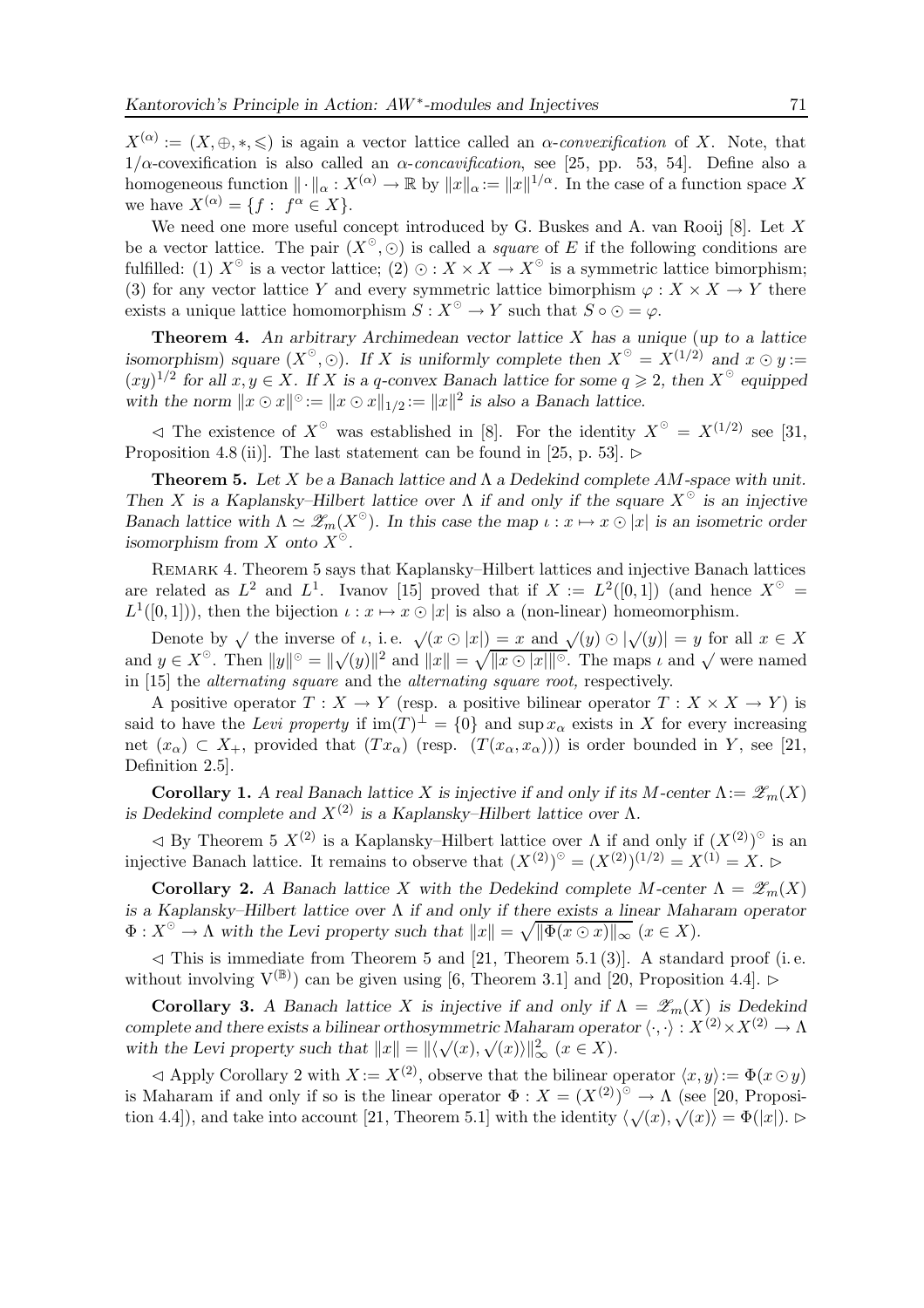## 7. Proof of Theorem 5

Everywhere below  $\mathscr X$  is a Banach lattice in  $V^{(\mathbb B)}$  and  $X = \mathscr X \Downarrow$ .

For a non-empty subset A of a vector lattice, denote by  $\vee(A)$  (resp.  $\wedge(A)$ ) the collection of all vectors that can be written as suprema (resp. infima) of finite subsets of  $A$ . Put  $\wedge \vee (A) := \wedge (\vee (A))$  and  $\vee \wedge (A) := \vee (\wedge (A))$ . It always turns out that  $\vee \wedge (A) = \wedge \vee (A)$ . Denote by  $\mathscr{P}_{\text{fin}}(A)$  the set of all finite subsets of A.

**Lemma 1.** For any nonempty set  $A \subset X$  we have  $[\wedge \vee (A \uparrow) = (\wedge \vee (A)) \uparrow] = \mathbb{1}$ .

 $\Box$  The relation  $A \subset \wedge \vee (A)$  implies that  $A \uparrow \subset \wedge \vee (A) \uparrow$  and thus  $\wedge \vee (A \uparrow) \subset \wedge \vee (A) \uparrow$ , since  $\wedge \vee$  (A)<sup>†</sup> is a sublattice. For the converse, take  $u \in \wedge \vee$  (A) represented as  $u = \bigwedge_{k \in n} \bigvee_{k \in n} f(k)$ with  $n \in \mathbb{N}$  and  $f : n := \{0, 1, \ldots, n-1\} \to \mathscr{P}_{fin}(A)$ . Making use of the relation  $\mathscr{P}_{fin}(A^{\uparrow}) =$  $\{\theta \uparrow : \theta \in \mathscr{P}_{fin}(A)\}\uparrow,$  define an internal function  $g: n^{\wedge} \to \mathscr{P}_{fin}(A\uparrow)$  by  $[\![g(k^{\wedge}) = f(k)\uparrow]\!] = \mathbb{1}$  $(k \in n)$ . It is easy to verify that  $\llbracket u = \bigwedge_{k \in n} \bigvee g(k) \rrbracket = \mathbb{1}$  and therefore  $\llbracket u \in \wedge \vee (A \uparrow) \rrbracket = \mathbb{1}$ . Now, if  $[x \in \wedge \vee (A) \uparrow] = \mathbb{1}$  then there exists a partition of unity  $(b_{\xi})$  in  $\mathbb{B}$  and a family  $(u_{\xi})$ in  $\wedge \vee (A)$  such that  $b_{\xi} \leqslant [x = u_{\xi}]$  for all  $\xi$ . Taking into account that  $u_{\xi}$  is in  $\wedge \vee (A \uparrow)$  we deduce  $b_{\xi} \leqslant [x = u_{\xi}] \wedge [u_{\xi} \in \wedge \vee (A \uparrow)) \leqslant [x \in \wedge \vee (A \uparrow)]$ , whence  $[x \in \wedge \vee (A \uparrow)] = 1$ .

Denote by  $\mathscr{H}(\mathbb{R}^N)$  the vector lattice of all continuous functions  $\varphi : \mathbb{R}^N \to \mathbb{R}$  which are positively homogeneous  $(\equiv \varphi(\lambda t) = \lambda \varphi(t)$  for  $\lambda \geq 0$  and  $t \in \mathbb{R}^N$ ). If  $S := \{t = (t_1, \ldots, t_N) \in$  $\mathbb{R}^N : |t_1| + \cdots + |t_N| = 1$ , then the map  $\varphi \mapsto \varphi|_S$  is a lattice isomorphism from  $\mathscr{H}(\mathbb{R}^N)$  onto  $C(S)$ , the Banach lattice of continuous functions on S. Thus,  $\mathscr{H}(\mathbb{R}^N)$  can be also considered as a Banach lattice with the induced norm.

Observe, that  $(\mathbb{R}^N)^{\wedge} = (\mathbb{R}^{\wedge})^{N^{\wedge}}$ . If  $\varphi \in \mathscr{H}(\mathbb{R}^N)$  then  $[\![\varphi^{\wedge} : (\mathbb{R}^N)^{\wedge} \to \mathbb{R}^{\wedge}$  is a continuous function  $]\!\!\!\int = \mathbb{1}$  and  $[\!\!\int$  there exists a unique continuous function  $\tilde{\varphi} \in \mathcal{H}(\mathcal{R}^{N^{\wedge}})$  such that  $\tilde{\varphi}|_{(\mathbb{R}^N)^{\wedge}} = \varphi^{\wedge} \mathbb{I} = \mathbb{I}$ , see [12, Lemma 16]. Evidently, the map  $\tau : \varphi \mapsto \tilde{\varphi}$  is a lattice isomorphism from  $\mathscr{H}(\mathbb{R}^N)$  into  $\mathscr{H}(\mathscr{R}^{N\wedge})\downarrow$ . Let  $e_k$  stands for the kth coordinate function on  $\mathbb{R}^N$ , i. e.  $e_k : (t_1, \ldots, t_N) \mapsto t_k$ . Clearly,  $\tilde{e_k}$  is a kth coordinate function on  $\mathscr{R}^{N^{\wedge}}$ .

**Lemma 2.** The following holds inside  $V^{(\mathbb{B})}$ : the Banach lattice  $\mathcal{H}(\mathcal{R}^{N})$  is lattice isomorphic to the completion of the  $\mathscr{R}\text{-normed vector lattice }\mathscr{H}(\mathbb{R}^N)^{\wedge}$  over  $\mathbb{R}^{\wedge}$ .

 $\triangleleft$  Recall that if  $\mathbb Q$  is the field of rationals then  $\mathbb Q^\wedge$  is the field of rationals in  $V^{(\mathbb B)}$ . Denote by  $\mathbb{Q}(e_1,\ldots,e_N)$  and  $\mathbb{Q}\langle e_1,\ldots,e_N\rangle$  the  $\mathbb{Q}$ -linear subspace and  $\mathbb{Q}$ -linear sublattice generated by  $\{e_1,\ldots,e_N\}$ . Let  $\mathbb{Q}^{\wedge}(\tilde{e}_1,\ldots,\tilde{e}_N)$  and  $\mathbb{Q}^{\wedge}(\tilde{e}_1,\ldots,\tilde{e}_N)$  be the corresponding internal objects in  $V^{(\mathbb{B})}$ . If  $A:=\tau(\mathbb{Q}(e_1,\ldots,e_N))$  and  $B:=\tau(\mathbb{Q}\langle e_1,\ldots,e_N\rangle)$  then  $B=\wedge\vee(A)$  (see [1, Lemma 5.63]) and  $B\uparrow = \wedge \vee (A\uparrow)$  by Lemma 1. Moreover,  $A\uparrow = \mathbb{Q}^{\wedge}(\tilde{e}_1,\ldots,\tilde{e}_N)$ , since  $\mathbb{Q}(e_1,\ldots,e_N)$ is defined by a restricted formula. The last two observations imply  $B \uparrow = \mathbb{Q}^{\wedge} \langle \tilde{e}_1, \ldots, \tilde{e}_N \rangle$ . It remains to note that  $B\uparrow$  is uniformly dense in  $\mathscr{H}(\mathscr{R}^{N\wedge})$  and is lattice isometric to the sublattice  $\mathbb{Q}\langle e_1,\ldots,e_N\rangle^\wedge$  which is uniformly dense in  $\mathscr{H}(\mathbb{R}^N)^\wedge$ .

**Lemma 3.** Let  $x_1, \ldots, x_N \in X$ ,  $\mathbf{x} := (x_1, \ldots, x_N)$ , and  $\mathbf{x}$  be an element of  $V^{(\mathbb{B})}$  with  $[\![\mathfrak{x} = (x_1, \ldots, x_{N} \wedge)]^{\mathbb{B}} \!] = \mathbb{1}.$  If  $\widehat{\mathbf{x}} : \mathscr{H}(\mathbb{R}^N) \to X$  and  $\widehat{\mathfrak{x}} : \mathscr{H}(\mathscr{R}^{N} \wedge) \to \mathscr{X}$  are homogeneous functional calculi in X and  $\mathscr X$ , respectively, then  $\hat{\mathfrak x}$   $\circ$   $\tau = \hat{\mathfrak X}$ .

 $\leq$  By Lemma  $2 \hat{\mathfrak{X}}$  is a unique continuous extension of the map from  $\tau(\mathscr{H}(\mathbb{R}^N)^\wedge)$  into  $\mathscr{X}$ defined by  $\hat{\mathfrak{x}} : \tilde{\varphi} \mapsto \hat{\mathbf{x}}(\varphi)$ . Therefore,  $[\![\hat{\mathfrak{x}}(\tilde{\varphi}) = \hat{\mathbf{x}}(\varphi)]\!] = \mathbb{1}$  for all  $\varphi \in \mathscr{H}(\mathbb{R}^N)$ .  $\rhd$ 

**Lemma 4.** If  $0 < \alpha \in \mathbb{R}$ , then  $(\mathscr{X}^{(\alpha)})\Downarrow = (\mathscr{X}\Downarrow)^{(\alpha)}$ . In particular,  $(\mathscr{X}^{\circ})\Downarrow = (\mathscr{X}\Downarrow)^{\circ}$ .

 $\leq$  Denote  $\mathbf{x} = (x_1, x_2), \mathbf{y} := (x_1, x_2)^{\mathbb{B}}$  and observe that  $(x_1, x_2) \mapsto \mathbf{\hat{x}}(\sigma_\alpha)$  and  $(x_1, x_2) \mapsto$  $\hat{\mathfrak{X}}(\sigma_{\alpha})$  are the operations of addition in X and  $\mathscr{X}$ , respectively. The addition in  $X^{(\alpha)}$  is the bounded descent of the addition in  $\mathscr{X}^{(\alpha)}$ , since  $\hat{\mathfrak{X}}(\sigma_{\alpha}) = \hat{\mathfrak{X}}(\sigma_{\alpha})$  by Lemma 3.

Similar assertion about multiplication is evident.  $\triangleright$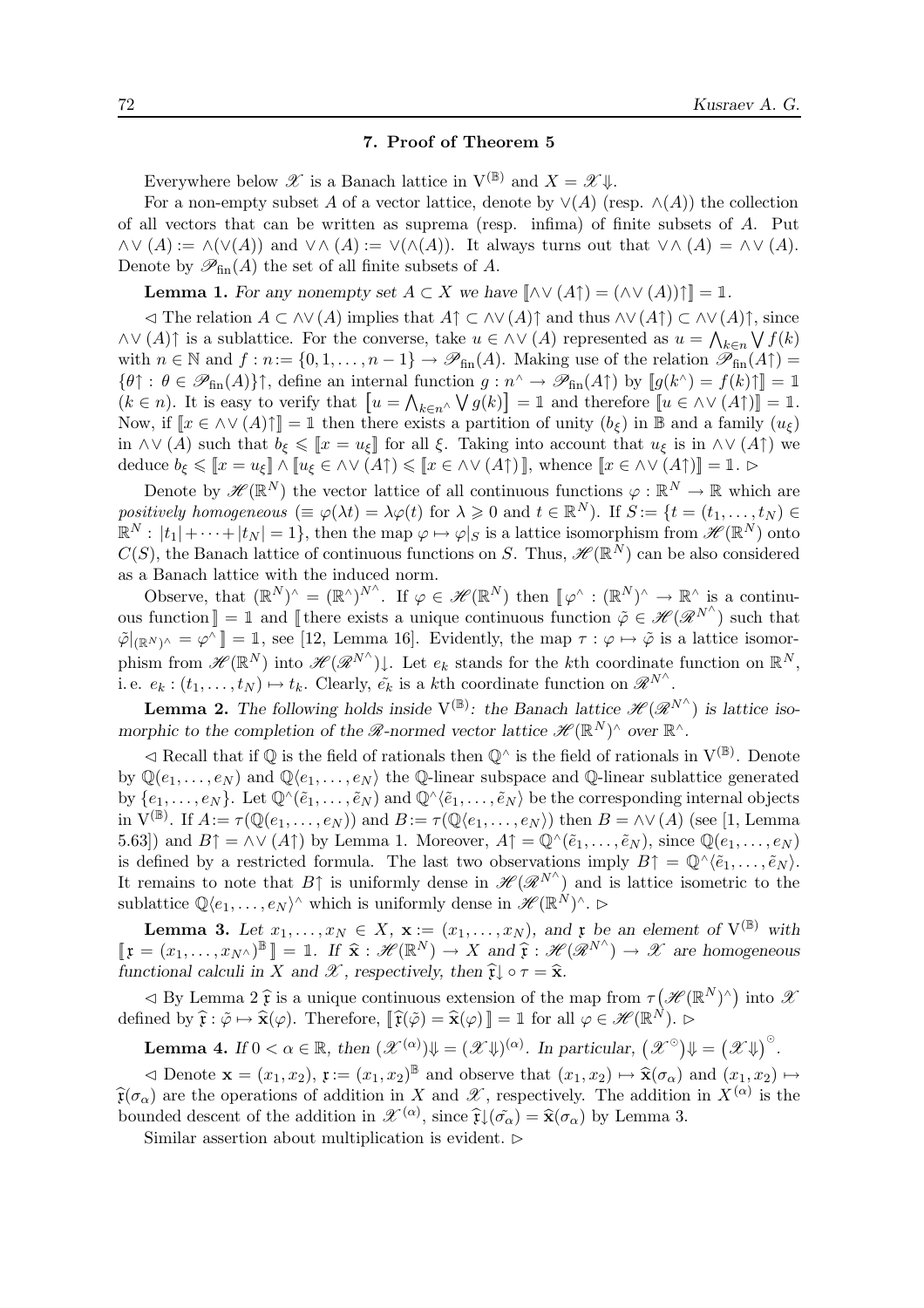Now we are in a position to prove Theorem 5.

 $\leq$  Assume that X is a Kaplansky–Hilbert lattice over  $\Lambda$ . By Theorem 2 there is a real Hilbert space  $\mathscr X$  inside  $V^{(\mathbb{B})}$  such that X and  $\mathscr X \Downarrow$  are unitary equivalent real Kaplansky– Hilbert modules over  $\Lambda$ . In view of [21, Theorem 4.1]  $\mathscr X$  is also a Banach lattice inside  $V^{(\mathbb B)}$ . Thus, from [27, Corollary 2.7.5] we deduce  $[\mathscr{X}]$  is lattice isometric to  $L^2(\mu) := L^2(\Omega, \Sigma, \mu)$  for some measure space  $(\Omega, \Sigma, \mu)$  = 1. Taking into consideration the relation  $(L^2(\mu))^{\circ} = L^1(\mu)$ we conclude that  $\llbracket \mathcal{X}^\circ \rrbracket$  is lattice isometric to  $L^1(\mu) \rrbracket = \mathbb{1}$ . By Theorem 3  $\mathcal{X}^\circ \Downarrow$  is an injective Banach lattice with  $\Lambda \simeq \mathscr{Z}_m(X^\circ)$  and it remains to apply Lemma 4.

Conversely, suppose that  $X^{\circ}$  is an injective Banach lattice Then, in view of Theorem 3,  $X^{\odot}$  is lattice B-isometric to  $\mathscr{Y}\Downarrow$  for some  $\mathscr{Y}\in V^{(B)}$  with  $\left[\mathscr{Y}=L^{1}(\mu)=(L^{2}(\mu))^{\odot}\right]=\mathbb{1}$ . Using again Lemma 4 we deduce  $X = (X^{\circ})^{(2)} \simeq_{\mathbb{B}} (\mathscr{Y}\Downarrow)^{(2)} = ((L^{2}(\mu))^{\circ}\Downarrow)^{(2)} \simeq_{\mathbb{B}} L^{2}(\mu)\Downarrow$ . By Theorem 2 and [21, Theorem 4.1] X is a Kaplansky–Hilbert lattice over  $\Lambda$ .

### References

- 1. Abramovich Y. A., Aliprantis C. D. An Invitation to Operator Theory.—Providence (R.I.): Amer. Math. Soc, 2002.—iv+530 p.
- 2. Arendt W. Factorization by lattice homomorphisms // Math. Z.—1984.—Vol. 185, № 4.—P. 567–571.
- 3. Bell J. L. Boolean-Valued Models and Independence Proofs in Set Theory.—New York etc.: Clarendon Press, 1985.—xx+165 pp.
- 4. Behrends E. M-Structure and Banach–Stone Theorem.—Berlin etc.: Springer, 1979.—(Lecture Notes in Math., 736.)
- 5. Buskes G. Separably-injective Banach lattices are injective // Proc. Roy. Irish Acad. Sect.—1985.— Vol. A85, № 2.—P. 185–186.
- 6. Buskes G., Kusraev A. G. Representation and extension of orthoregular bilinear operators // Vladikavkaz Math. J.—2007.—Vol. 9, № 1.—P. 16–29.
- 7. Buskes G., de Pagter B., van Rooij A., Functional calculus in Riesz spaces, Indag. Math. (N. S.).— 1991.—Vol. 4. № 2.—P. 423–436.
- 8. Buskes G., van Rooij A. Squares of Riesz spaces // Rocky Mountain J. Math.—2001.—Vol. 31, № 1.— P. 45–56.
- 9. Cartwright D. I. Extension of positive operators between Banach lattices // Memoirs Amer. Math. Soc.—1975.—Vol. 164.—P. 1–48.
- 10. Gordon E. I. Real numbers in Boolean-valued models of set theory and K-spaces // Dokl. Akad. Nauk SSSR.—1977.—Vol. 237, № 4.—P. 773–775.
- 11. Gordon E. I. K-spaces in Boolean-valued models of set theory // Dokl. Akad. Nauk SSSR.—1981.— Vol. 258, № 4.—P. 777–780.
- 12. Gordon E. I. To the theorems of identity preservation in K-spaces // Sibirsk. Mat. Zh.—1982.—Vol. 23, № 5.—P. 55–65.
- 13. Harmand P., Werner D., Wener W. M-Ideals in Banach Spaces and Banach Algebras.—Berlin etc.: Springer, 1993.—viii+384 p.—(Lecture Notes in Math, 1547).
- 14. Haydon R. Injective Banach lattices // Math. Z.—1977.—Vol. 156.—P. 19–47.
- 15. Ivanov V. V. Banach Topologies and Kolmogorov's Problem.—Novosibirsk: Sobolev Inst. Math., 2011.— 16 p.—(Preprint № 257).—[in Russian].
- 16. Kantorovich L. V. On semiordered linear spaces and their applications to the theory of linear operations // Dokl. Akad. Nauk SSSR.—1935.—Vol. 4, № 1–2.—P. 11–14.
- 17. Kantorovich L. V., Vulikh B. Z., Pinsker A. G. Functional Analysis in Semiordered Spaces.—Moscow– Leningrad: Gostekhizdat, 1950.—548 p.—[in Russian].
- 18. Kaplansky I. Modules over operator algebras // Amer. J. Math.—1953.—Vol. 75, № 4.—P. 839–858.
- 19. Kusraev A. G. Dominated Operators.—Dordrecht: Kluwer, 2000.—446 p.
- 20. Kusraev A. G. A Radon–Nikodým type theorem for orthosymmetric bilinear operators // Positivity.— 2010.—Vol. 14, № 2.—P. 225–238.
- 21. Kusraev A. G. Boolean Valued Analysis Approach to Injective Banach Lattices.—Vladikavkaz: Southern Math. Inst. VSC RAS, 2011.—28 p.—(Preprint  $\mathbb{N}^2$  1).
- 22. Kusraev A. G., Kutateladze S. S. Boolean Valued Analysis.—Novosibirsk: Nauka, 1999.—383 p.—[in Russian]; (English transl.: Dordrecht: Kluwer, 1999.)